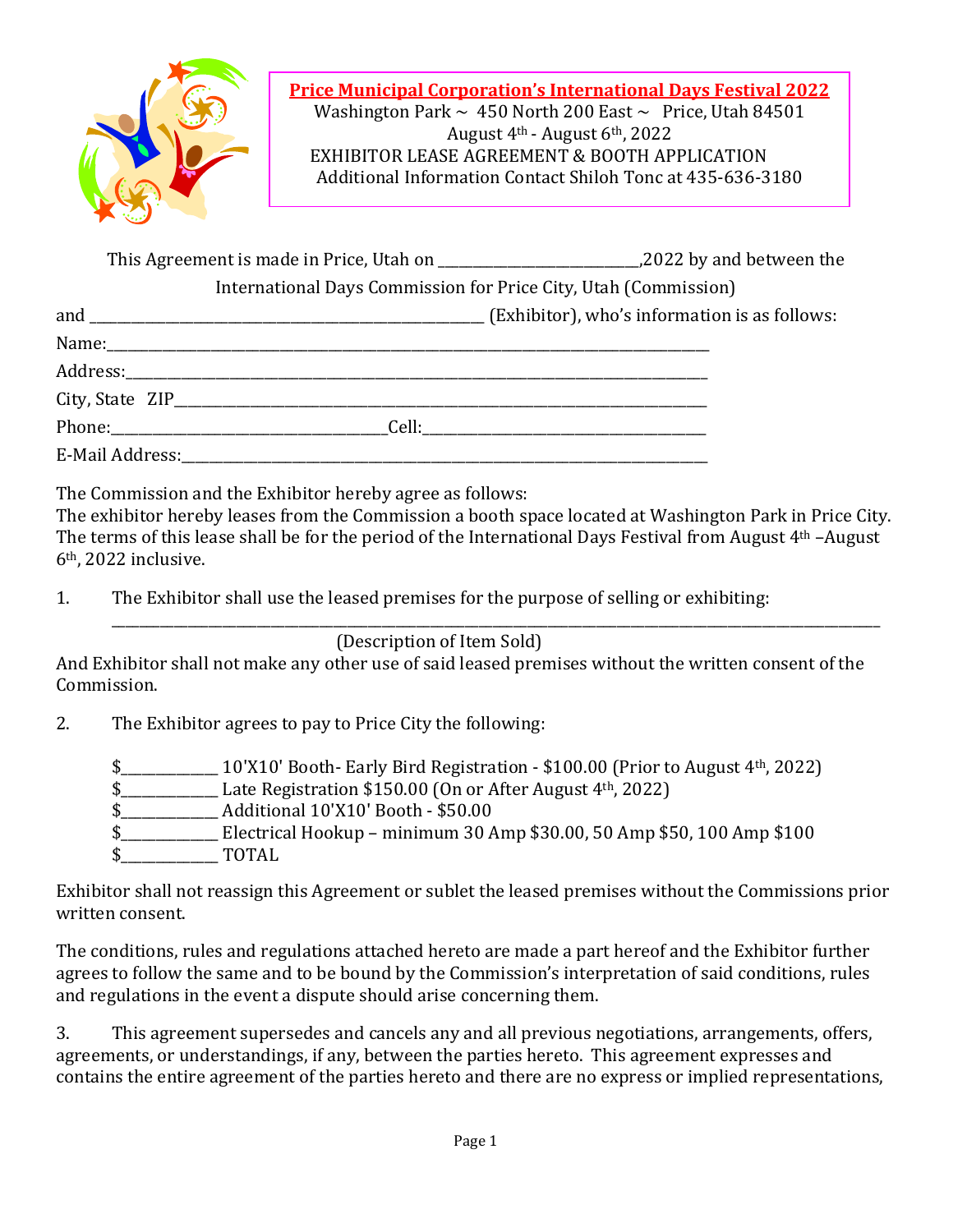## EXHIBITOR LEASE AGREEMENT **Price Municipal Corporation's International Days Festival** (Continued)

warranties, or agreements between them except as herein contained. This agreement may not be modified, amended, or supplemented except in writing signed by both parties.

4. The Commission will not be responsible for any loss by fire, theft, wind, storm, explosion, or any other cause whatsoever, to any property belonging to the Exhibitor. The Commission will not be responsible for damage to said exhibit areas.

Exhibitor shall indemnify, protect and save Commission and Price City harmless from and against any and all claims and demands for damages to property and injury or death of persons, including payments under Workman's Compensation laws of the State of Utah or under any plan of employee disability and for any death benefits which may arise out of the operation, presence, or use of Exhibitor's equipment on the leased premises.

Exhibitor hereby agrees to indemnify and hold Commission and Price City harmless against any and all claims, demands, causes of action, damages, costs or liabilities, in law or in equity, of every kind or nature whatsoever directly or proximately resulting from the operations and activities of Exhibitor while on the leased premises.

5. In the event that the Exhibitor's leased space is changed, eliminated or rearranged, the Commission may reassign another space to the exhibitor.

6. Twenty-four (24)-hour security **shall not be provided**; therefore, exhibitors shall be solely responsible for all equipment, displays, and goods.

7. The Exhibitor acknowledges that the Price City "2022 International Days Fire Prevention Requirements" (See Page 3) have been read and will be adhered to by said exhibitor.

2022 International Days Commission of Price City

| Vendor (Printed Name)                                                                                       | Vendor (Authorized Signature) |                                                                 |  |
|-------------------------------------------------------------------------------------------------------------|-------------------------------|-----------------------------------------------------------------|--|
|                                                                                                             | Date                          |                                                                 |  |
| <b>Payment Method</b> $\Box$ Visa $\Box$ Master Card $\Box$ Discover $\Box$ American Express                |                               |                                                                 |  |
| $Card \#$                                                                                                   |                               | Card Code                                                       |  |
| Expiration Date                                                                                             |                               |                                                                 |  |
| Signature                                                                                                   |                               |                                                                 |  |
| Please complete Pages 1 & 2 and return with payment and<br>Current Food Handler's Permit, if applicable to: |                               | <b>Price Municipal Corporation-International Days Committee</b> |  |